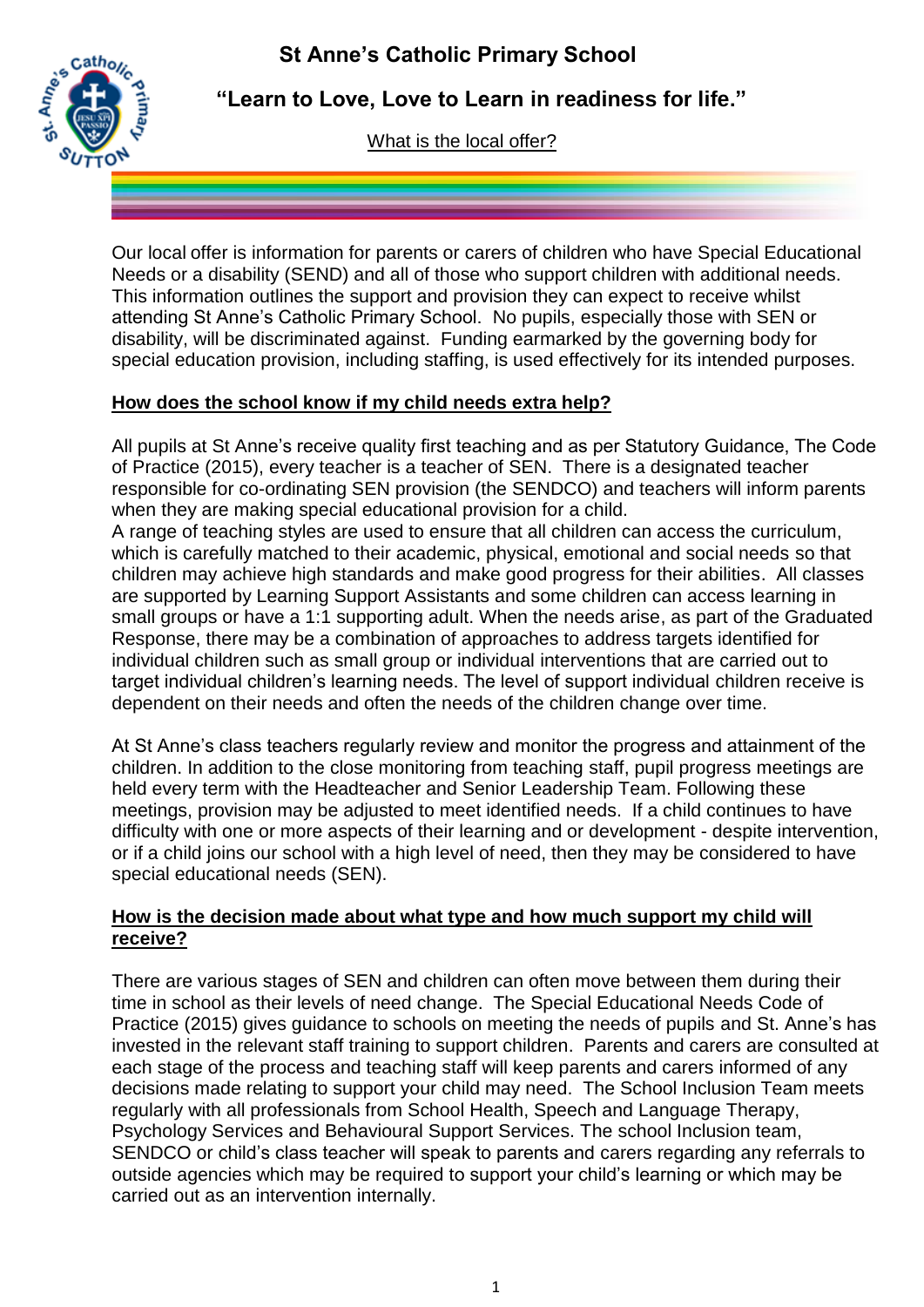#### **How will I know how my child is doing and how will St Anne's help me to support my child's learning**?

The children's progress is shared with parents throughout the year with parent's consultations. St.Anne's hold two Parent's Evenings in the school year, supported by an end of year report. The children are set targets and parents are welcome to discuss these with class teachers whenever necessary. If teachers have any concerns they will contact parents or carers to discuss them and vice-versa and listen to any concerns that parents and carers may have too. The progress of all children is tracked using the whole school data system. If further information is required, the School Inclusion Team are available to support in more detail or may arrange for a review meeting to be held. School can offer advice and practical ways that you can help your child at home.

At St Anne's we encourage all aspects of our children's education to be an effective partnership between parents and teachers, therefore staff will communicate with you regularly, especially if your child has complex needs and parents can raise concerns at any time.

If your child does have complex SEND they may be placed on a Local Authority Pastoral Support Plan (PSP) or may have an Education, Health and Social Care Plan (EHC Plan) which means that an annual review meeting will take place to discuss your child's progress and a written report provided.

#### **How are resources allocated and matched to my child's particular additional needs?**

As part of our annual school budget, we receive a designated amount of funding to support children with additional needs. In a case where a child has very significant and/or complex needs, school in consultation with a panel of professionals from other services may decide to make an application to the local authority requesting additional funding. Such funding, if granted, will then be used to provide further additional intervention, help and support that your child may needs. Through detailed provision mapping St. Anne's resources are allocated to all children across the school with additional needs and the different levels of need and priorities for each child's learning and development is considered. The school provision mapping is reviewed regularly and changes according to the needs of the children. The Headteacher, Governors and Inclusion Team account for the spending of additional money to support our children. Provision Maps are discussed and the funding is matched appropriately.

#### **What training and experience do staff have to support children with Special Educational Needs and/or Disabilities**

All teaching staff and Learning Support Assistants (LSAs) have regular SEND continuing professional development (CPD) via INSET days, external training courses and staff meetings. Specialist training is delivered to staff when necessary. Some of this training includes aspects of Autistic Spectrum Disorder (ASD), speech, language and communication difficulties, hearing impairment, emotional and behavioural difficulties, Epipen, Epilepsy Training, Asthma and Team Teacch Training. The Inclusion Team regularly attends training with the Local Authority and relevant professional agencies to ensure that the needs of all our SEND pupils are met. If necessary teachers and the Inclusion Team will meet with professionals to discuss and arrange any additional training needs.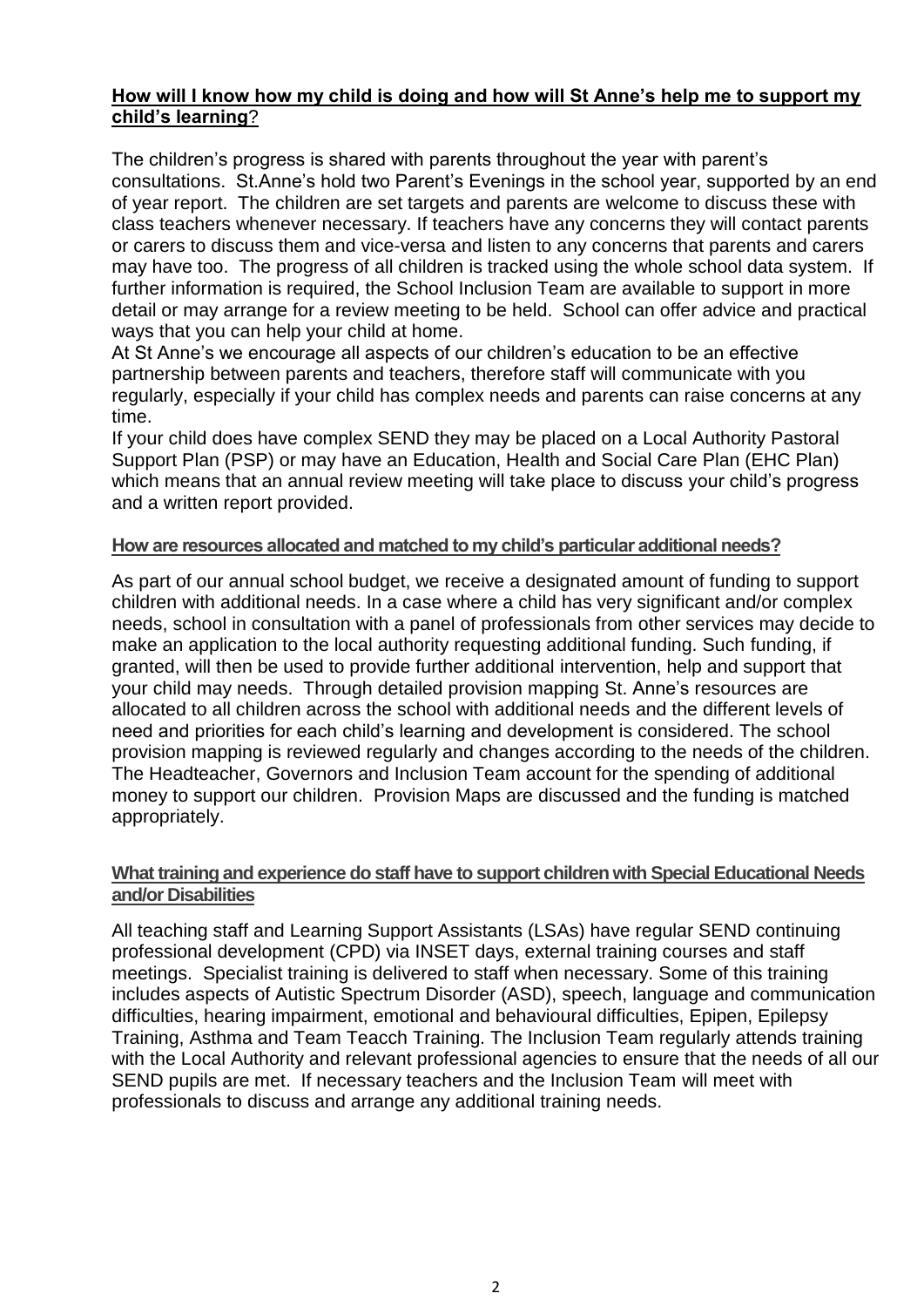**What specialist services and expertise are available at or accessed by the school?** Language, Autism and Social Communication Service (LASC) Speech and Language Therapy Community Paediatrician Educational Psychology Occupational Therapy Behaviour Improvement Team (BIT) Neurodevelopmental Pathway ASD and Sensory advice from Lansbury Bridge and Rectory Primary Learning Support Service EAL Services Dyslexia-First assessor Young Carers School Nurse and School Health CAHMS Barnardos Family EHAT – Early Help Play Therapy Healthy Schools Bridge Centre KC Counselling **SCOPE** Dream Big Sports for fine and gross motor development and After School Clubs.

St. Anne's will refer to professionals, as and when necessary, to support the needs of our children in consultation with parents, outside agencies and the school's Local Authority Inclusion Officers.

#### **How will my child be able to contribute their views?**

We celebrate the contributions of our children in every aspect of the curriculum and school life. Children have opportunities to express their views through seeking Pupil Voice and views and through the School Council which holds an open forum for any issues or viewpoints to be raised. Children discuss and set their targets with their class teachers. If your child has SEN or EHC Plan then their views are always sought before any review meeting. Children's views are sought and recorded in an age appropriate manner which gives even our youngest children the opportunity to express their thoughts and wishes. Children contribute to their own 'My IEP' (Individual Education Plan), 'My IBP' (Individual Behaviour Plan) and My Individual Behaviour Response Plan, and Behaviour Response Plans which forms a personal overview of the child's targets using language that the children can relate to and understand.

#### **What Support will there be for my child's overall well-being?**

We are a Catholic School with a wholly inclusive ethos, recognising the uniqueness of every individual. We welcome and celebrate diversity. Encouragement of independence, high selfesteem and excellent pastoral care fosters secure emotional well-being for all our children. Staff are vigilant and understanding and safeguarding systems are securely embedded and observed. The class teacher has overall responsibility for the pastoral, medical and social care of every child in their class. Therefore, the class teacher is parent's first point of contact if you have any concerns or questions. If further support is required, the class teacher will liaise with the school SENDCO and Inclusion Team for advice and guidance. This may involve working with outside agencies where necessary. School policy outlines the guidance on administration and management of medicines in school. Parents need to make it known to school if medicine is required for their child and the child's overall good health must be ensured. We work with the support of our Education Welfare Officer (EWO) and School Nurse. Where necessary, Personal Care and/or Physical Care Plans are put in place between school and the relevant professional services.